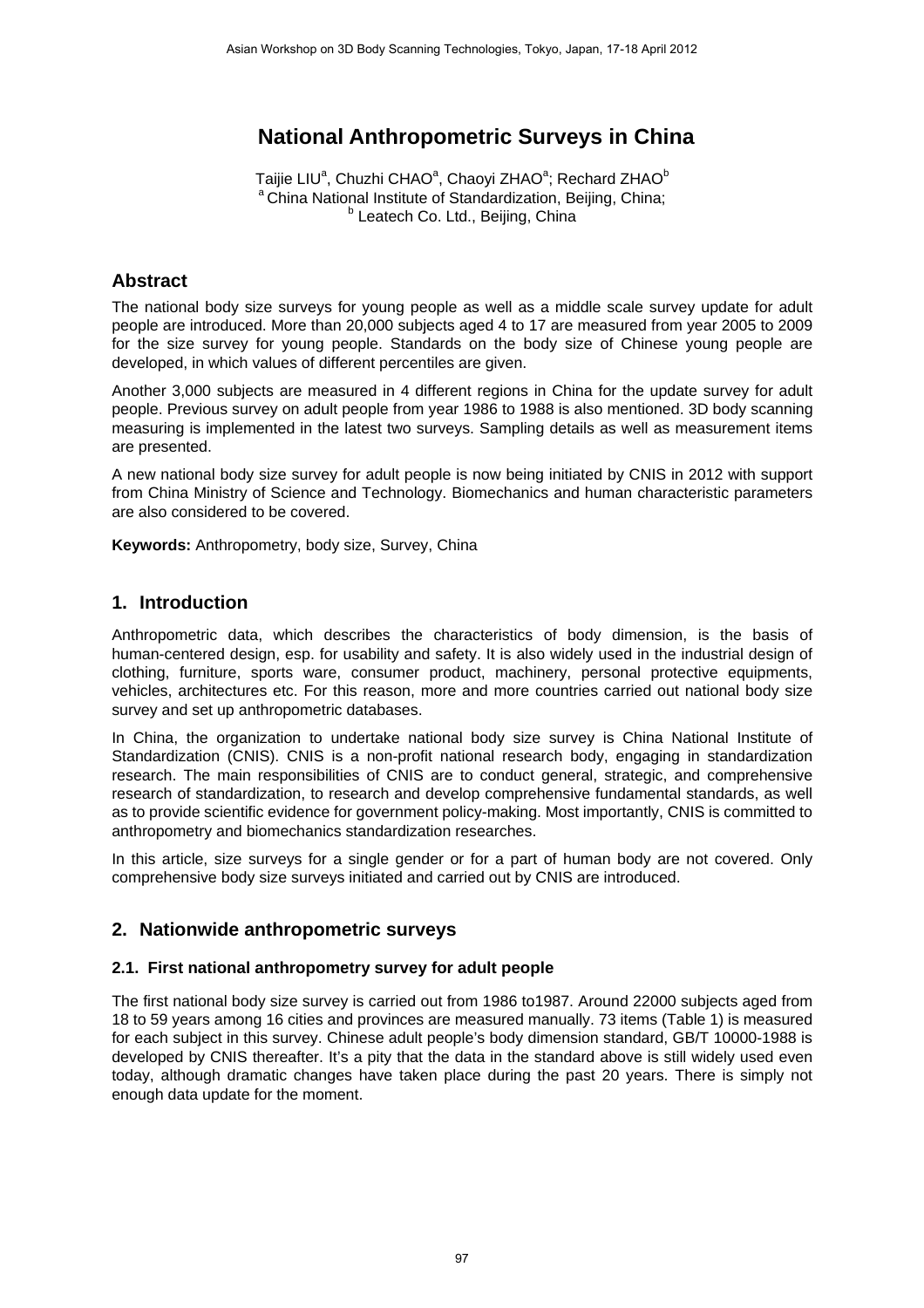| Body parts measured | Name of measurement items                                                                     | Number of Items |
|---------------------|-----------------------------------------------------------------------------------------------|-----------------|
| Head                | Head length, maximum head breadth, sagittal arc,<br>head circumference etc.                   | 5               |
| Trunk               | Stature, eye height, shoulder tips distance,<br>waist circumference, chest circumference etc. | 56              |
| Hand                | Hand length, hand breadth, finger length etc.                                                 | 5               |
| Foot                | foot length, foot breadth etc                                                                 | 3               |
| Other               | grip circumference, handgrip forces etc.                                                      | 4               |

|  |  |  |  |  |  | Table 1. Measurement items of data acquired in the 1980s survey. |  |
|--|--|--|--|--|--|------------------------------------------------------------------|--|

## **2.2. First national body size survey for young people**

As body dimensions of Chinese people, especially the minors, have changed a lot with the development of economics and the improvement of living conditions. From 2006 to 2007, CNIS carried out a new national body size survey addressing the body sizes of young people. The target population of this survey is young Chinse people aged from 4 years old to 17 years old, which constitute 23.77% of the total population.

The random cluster sampling with stratum dividing is used in the survey. The body shape of the minors varies greatly due the vast region difference. In order to enhance the accuracy, stratified sampling according the regions is applied. According to the regional body shape differences, China is divided into six stratums as Northeast- North region, c region, The middle reaches of Chankiang River, The lower reaches of Chankiang River, Guangdong-Guangxi-Fujian region, Yunan-Guizhou-Sichuan region. The measuring places are assigned in 2 to 3 provinces or cities from each region above. Certain number of Kindergartens, primary schools, middle schools is selected. Subjects are grouped in age. Distribution of subjects is given in Table 2.

3D body scanning as well as 2D scanning measurement is applied in this survey. Cubic markers with side length of 10mm are applied before scanning. Before scanning with Human Solutions scanners, the following 20 landmark points will be stuck with markers for each subject: right ectocanthion, cervical, left acromion, right acromion, left shoulder tip, right shoulder tip, left angular inferior scapulae, right angular inferior scapulae, mesosternale, middle point of the nipples, left iliocristale, right iliocristale, right iliospinale anterius, lowest rib on right side, right radiale stylion, right radiale, right caput fibulae, right tibial, right trochanterion, inion. In combination of interactive measurement and auto-calculation, data-acquisition work is greatly reduced. Set of other measures are taken to guarantee accuracy.

As given in table 3, more than 150 body size items are measured in this survey. Items from ISO 7250 are also covered in table 3. Fig.1 to Fig.5 shows dressing and postures of this survey.



*Fig.1 Cap for 3D scanning*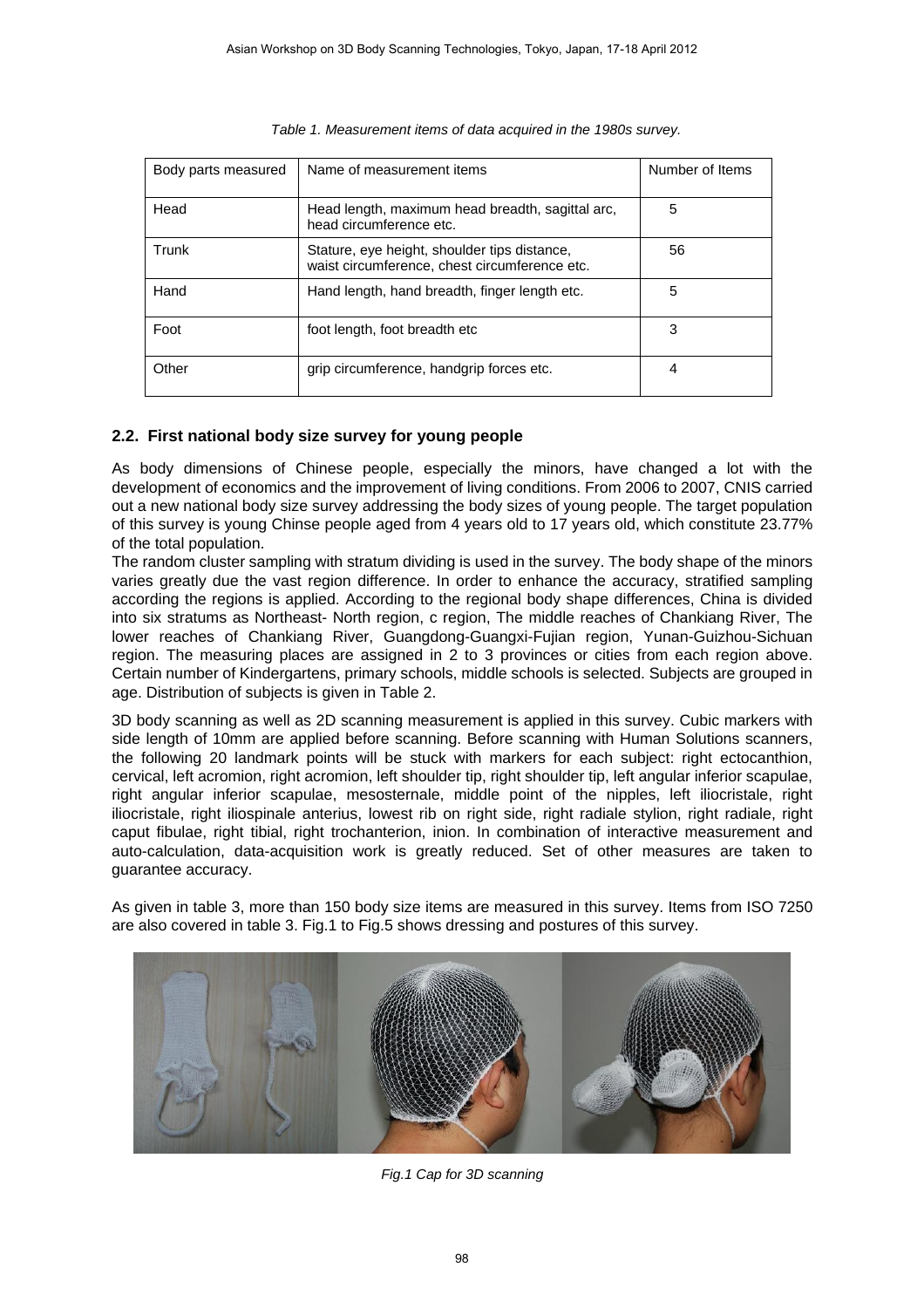



*Fig.2. Postures for 3D body scanning. Fig.3. Postures for 2D hand scanning.* 



 *Fig.4. Illustration of scanning postures. Fig. 5. On-site scanning.* 



٦

For outcome of this survey, the following 5 China national standards were developed for the first time:

- -- Human dimensions of Chinese minors
- -- Apparel size designation of Chinese Minors
- -- Head-face dimensions of Chinese Minors
- -- Hand dimensions of Chinese Minors
- -- Foot dimensions of Chinese Minors.

┯

Г

|                 |           | Region                                         |                                                |                                         |                                            |                                        |                                    |       |  |
|-----------------|-----------|------------------------------------------------|------------------------------------------------|-----------------------------------------|--------------------------------------------|----------------------------------------|------------------------------------|-------|--|
| Age             | Gender    | The middle<br>reaches of<br>Chankiang<br>River | The middle<br>reaches of<br>Chankiang<br>River | Northeast<br>- North<br>China<br>region | Guangdong<br>-Guangxi<br>-Fujian<br>region | Yuna<br>-Guizhou<br>-Sichuan<br>region | Middle<br>-west<br>China<br>region | Total |  |
|                 | Male      | 209                                            | 177                                            | 193                                     | 92                                         | 212                                    | 201                                | 1084  |  |
| Age             | Female    | 217                                            | 210                                            | 188                                     | 90                                         | 208                                    | 201                                | 1114  |  |
| 4 to 6          | Sub-Total | 426                                            | 387                                            | 381                                     | 182                                        | 420                                    | 402                                | 2198  |  |
|                 | Male      | 405                                            | 337                                            | 406                                     | 222                                        | 423                                    | 360                                | 2153  |  |
| Age<br>7 to 10  | Female    | 387                                            | 390                                            | 422                                     | 214                                        | 426                                    | 348                                | 2187  |  |
|                 | Sub-Total | 792                                            | 727                                            | 828                                     | 436                                        | 849                                    | 708                                | 4340  |  |
| Age<br>11 to 12 | Male      | 366                                            | 342                                            | 367                                     | 209                                        | 421                                    | 341                                | 2046  |  |
|                 | Female    | 345                                            | 341                                            | 354                                     | 192                                        | 391                                    | 355                                | 1978  |  |
|                 | Sub-Total | 711                                            | 683                                            | 721                                     | 401                                        | 812                                    | 696                                | 4024  |  |
| Age<br>13 to 15 | Male      | 593                                            | 473                                            | 494                                     | 281                                        | 544                                    | 493                                | 2878  |  |
|                 | Female    | 547                                            | 462                                            | 509                                     | 269                                        | 517                                    | 461                                | 2765  |  |
|                 | Sub-Total | 1140                                           | 935                                            | 1003                                    | 550                                        | 1061                                   | 954                                | 5643  |  |
| Age<br>16 to 17 | Male      | 332                                            | 275                                            | 369                                     | 171                                        | 298                                    | 341                                | 1786  |  |
|                 | Female    | 333                                            | 283                                            | 382                                     | 176                                        | 359                                    | 305                                | 1838  |  |
|                 | Sub-Total | 665                                            | 58                                             | 751                                     | 347                                        | 657                                    | 646                                | 3624  |  |

*Table 2. Distribution of subjects in anthropometric survey for young people (2006 to 2007).*